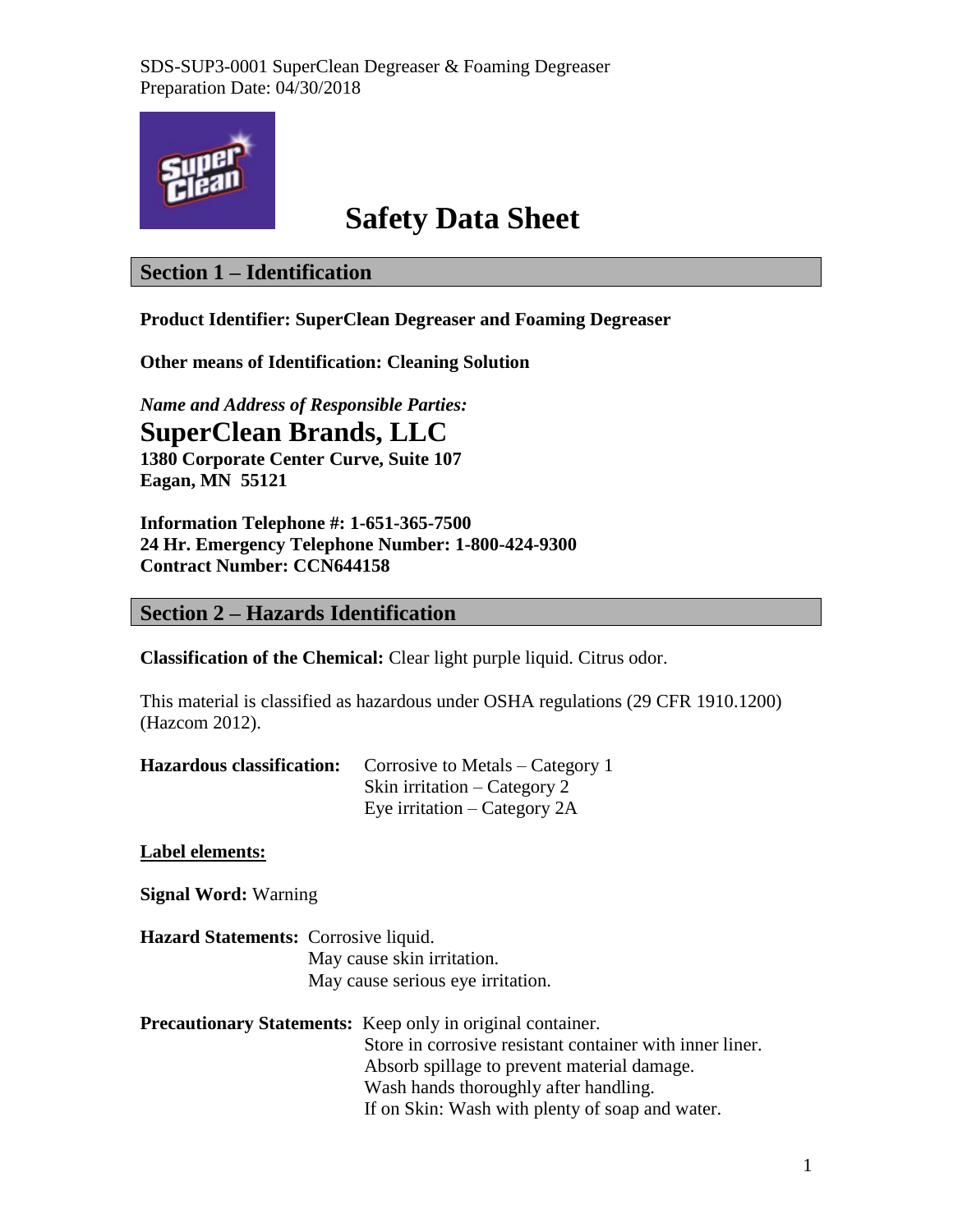### **Section 2 – Hazards Identification (Continued)**

If skin irritation occurs get medical advice/attention. Take off contaminated clothing and wash before reuse. Wear protective gloves.

Wear eye protection such as goggles or safety glasses with side shields.

If in eyes: Rinse cautiously with water for 15 minutes. Remove contact lenses, if present and easy to do. Continue rinsing.

If eye irritation persists get medical advice/attention.

Do not eat, drink or smoke when using this product.

If swallowed: Immediately call a poison center/physician. Rinse mouth.

Dispose of contents/container in accordance with local, state, federal or international regulations.

#### **Hazard Pictogram(s):**



#### **Other Hazards not otherwise classified:**

This product contains 7% ingredients of an unknown acute toxicity. See section 11 for more information.

### **Section 3 – Composition/Information on Ingredients**

| <b>Chemical Name, Common Name</b> | $CAS \#$     | Concentration $wt/wt(*)$ |
|-----------------------------------|--------------|--------------------------|
| Sodium Metasilicate               | 6834-92-0    | <5                       |
| Sodium hydroxide                  | 1310-73-2    | <5                       |
| Surfactant, blend                 | Trade secret | $1 - 10$                 |

**\* Note: The exact concentrations of the chemical(s) above are being withheld as a trade secret.**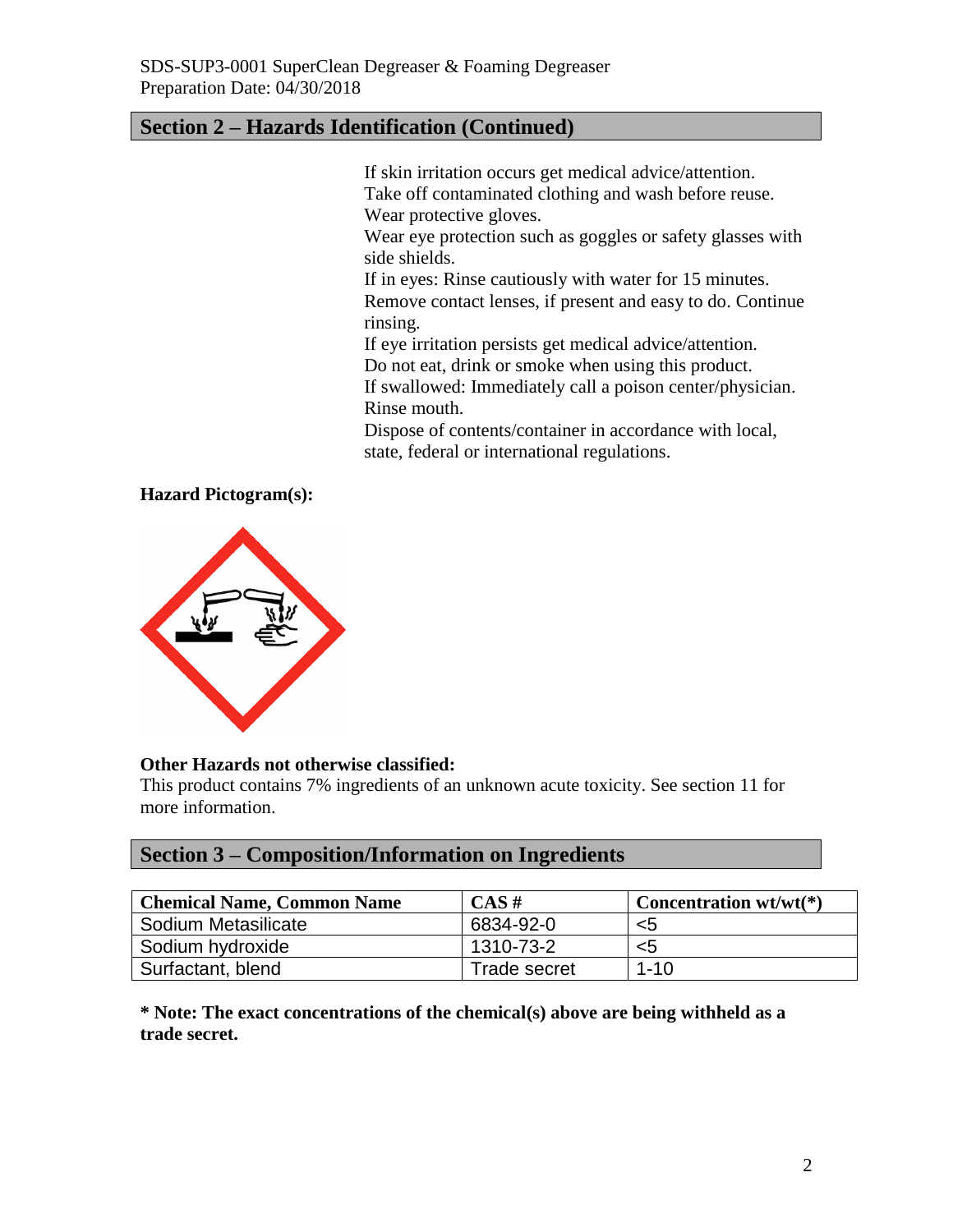### **Section 4 – First-Aid Measures**

#### **Description of first aid measures:**

*Inhalation:* If inhaled remove victim to fresh air and keep at rest. Call a poison center or physician if you feel unwell.

*Skin contact*: Wash with plenty of soap and water. Take off contaminated clothing and wash before reuse. If skin irritation occurs get medical advice/attention.

*Eye contact:* If product gets in eyes flush with water for at least 15 minutes. If eye irritation persists seek medical advice/attention.

*Ingestion:* Do NOT induce vomiting unless instructed by medical personal. Never give anything by mouth to an unconscious person. Get medical attention.

#### **Most important symptoms and effects, both acute and delayed:**

May cause skin irritation. May cause serious eye irritation. Ingestion may cause gastrointestinal irritation, nausea, vomiting, diarrhea and burns to the mouth, throat and esophagus.

#### **Indication of any immediate medical attention and special treatment needed:** Treat symptomatically.

### **Section 5 – Fire-Fighting Measures**

#### **Extinguishing media:**

*Suitable extinguishing media:* Water fog, Carbon dioxide, Dry chemical, Foam. *Unsuitable extinguishing media:* Not available.

**Special hazards arising from the substance or mixture:** None known.

**Flammability classification:** Not flammable by OSHA/WHMIS criteria.

**Hazardous combustion products:** Carbon oxides, other unidentified organic compounds.

### **Special protective equipment and precautions for firefighters:**

*Protective equipment for fire-fighters:* Firefighters should wear proper protective equipment (Bunker gear) and self-contained breathing apparatus with full face operated in positive pressure mode.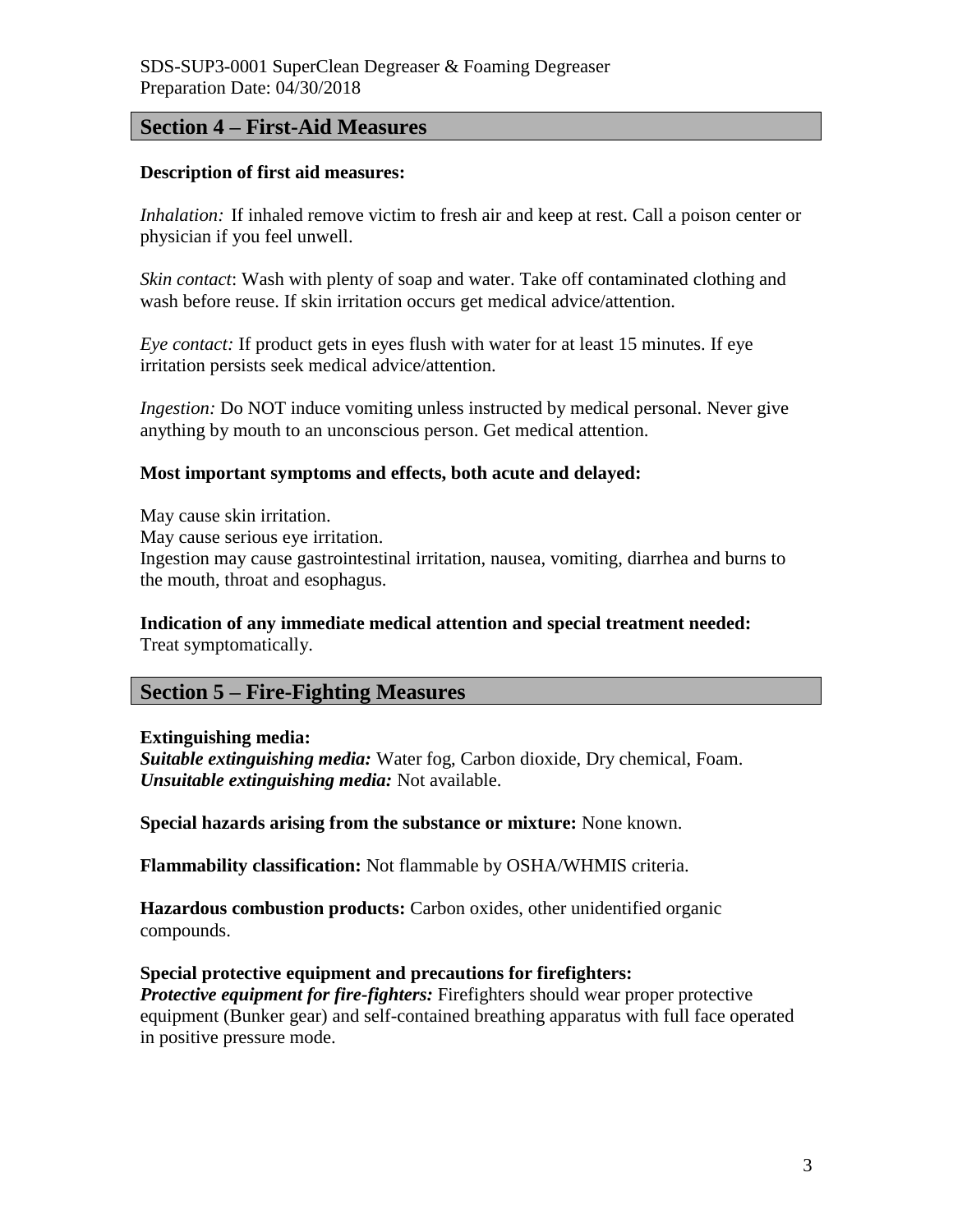### **Section 6 – Accidental Release Measures**

#### **Personal precautions, protective equipment and emergency procedures:**

All persons dealing with the clean-up should the appropriate chemically protective equipment. Keep people away from and upwind of spill/leak. Restrict access to area until completion of clean-up.

#### **Methods and materials for containment and clean up:**

If possible, prevention measures should be taken to stop any chemical from entering the ground water system. Ventilate the area. Scoop up material and place into suitable container(s). Dispose of according to local, state and federal regulations.

### **Section 7 – Handling and Storage**

### **Precautions for safe handling:**

Obtain special instructions before use. Do not handle until all safety precautions have been read and understand. Wear protective gloves and eye/face protection. Adequate ventilation should be supplied. Avoid prolonged contact with skin, eyes and clothing. Keep away from heat. Keep container tightly closed.

#### **Conditions for safe storage:**

Store in cool, dry and well ventilated place. Containers should be clearly identified, clear of obstructions and accessible only to authorized personnel. Have appropriate fire extinguishers/sprinkler system in place. Spill clean-up equipment should be in or near storage area.

**Incompatible materials:** Strong oxidizers, Strong acids.

### **Section 8 – Exposure Controls/Personal Protection**

#### **Exposure limits:**

| <b>Chemical Name</b> | <b>ACGIH-TLV</b> | <b>OSHA-PEL</b> |
|----------------------|------------------|-----------------|
| Sodium Metasilicate  | Not Available    | $5mg/m3$ (TWA)  |
| Sodium hydroxide     | 2mg/m3           | 2mg/m3          |
| Surfactant, blend    | Not Available    | Not Available   |

#### **Exposure controls:**

**Ventilation and Engineering Measures:** Use in well ventilated area. Apply technical measures to comply with occupational exposure limits if needed.

**Respiratory Measures:** If airborne concentrations are above the permissible exposure limit, use NIOSH approved respirators.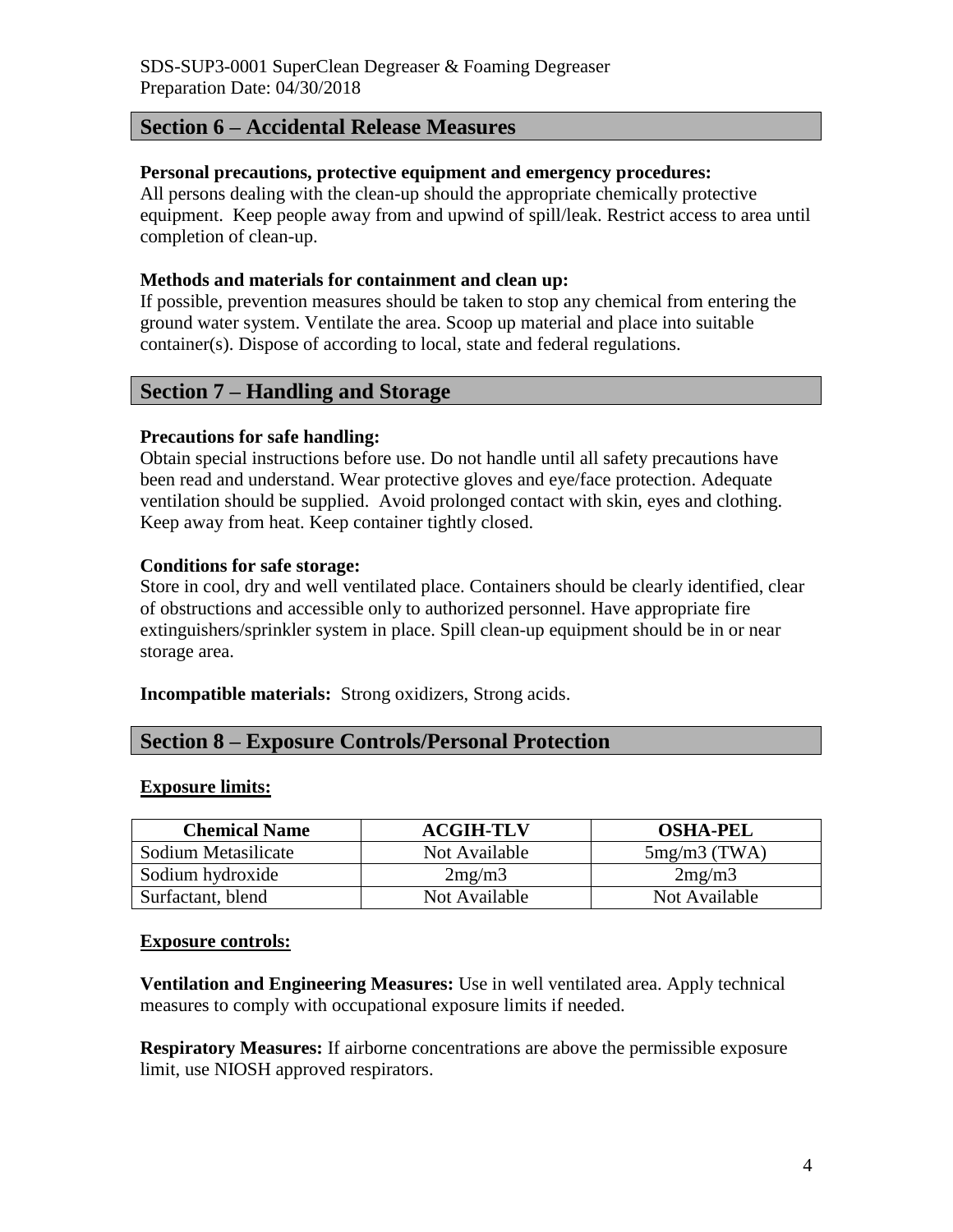### **Section 8 – Exposure Controls/Personal Protection (Continued)**

**Skin Protection:** Wear protective gloves. Where extensive exposure to the product is possible, use resistant apron/suit and boots.

**Eye/Face Protection:** Goggles or safety glasses with side shields.

**Other Protective Equipment:** Ensure that eyewash stations and a safety shower are close to the workstation(s).

**General Hygiene Considerations:** Avoid prolonged contact with eyes, skin and clothing. Do not eat or drink when using this product. Wash hands after handling. Remove and wash all contaminated clothing before re-use. Handle in accordance with good industrial hygiene and safety practice.

### **Section 9 – Physical and Chemical Properties**

**Appearance:** Clear light purple liquid. **Odor:** Citrus Odor **Odor threshold:** Not available **PH:** 12.5 -13.8 **Melting/Freezing pointing: ~** -3C (26.6F) **Boiling point and boiling range:** >100C (212F) **Flash point:** >93.3C (199.4F) **Evaporation point (Butyl Acetate=1):** Not available. **Flammability (method determination):** Not available. **Lower flammability limit (% by vol.):** Not available. **Upper flammability limit (% by vol.):** Not available. **Vapor pressure:** Not available. **Vapor density:** Not available. **Relative density:** 1.00 – 1.05 **Solubility in water:** Complete. **Partition Coefficient (n-octanol/water):** Not available. **Auto ignition temperature:** Not available. **Decomposition temperature:** Not available. **Viscosity:** Not available. **Volatiles (% by wt)**  $= 0\%$ **Volatile organic compounds:** Not available. **Other physical/chemical comments:** No addition information.

### **Section 10 – Stability and Reactivity**

**Reactivity:** Not normally reactive.

**Chemical stability:** Stable under normal conditions.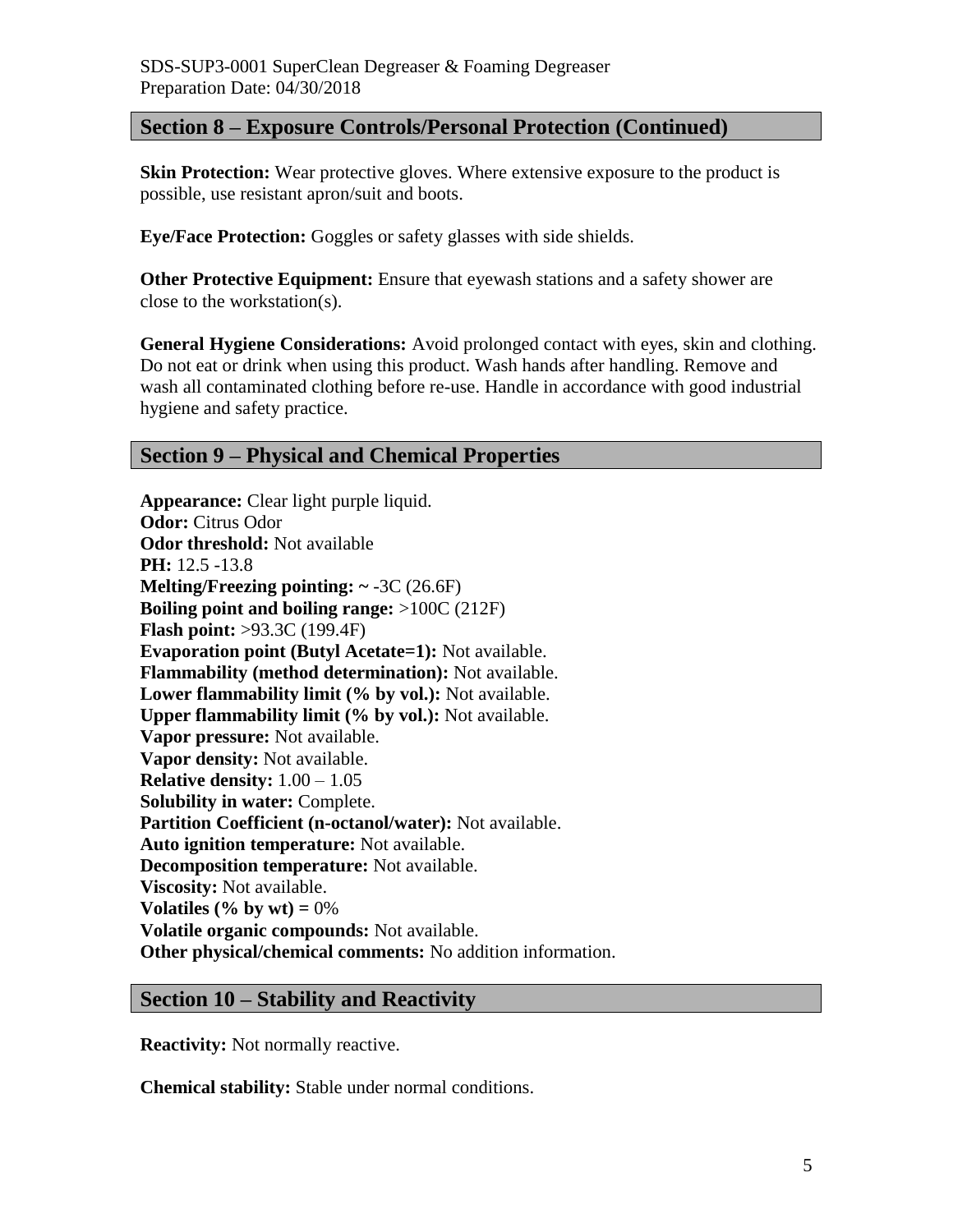### **Section 10 – Stability and Reactivity (Continued)**

**Possibility of hazardous reactions:** Hazardous polymerization does not occur.

**Conditions to avoid:** Heat. Contact with incompatible materials.

**Incompatible materials:** Strong oxidizers, Strong acids. Avoid contact with glass.

**Hazardous decomposition products:** Carbon oxides.

### **Section 11 – Toxicological Information**

**Information on routes of exposure:**

**Routes of entry - Inhalation:** YES **Routes of entry - Skin & Eye:** YES **Routes of entry - Ingestion:** YES **Routes of entry - Skin Absorption:** YES

#### **Potential Health Effects:**

#### **Signs and symptoms of short term exposure:**

*Signs and symptoms*: Inhalation – May cause respiratory irritation.

*Signs and symptoms*: Ingestion – Ingestion may cause gastrointestinal irritation, nausea, vomiting and diarrhea. Larger amounts may cause burns to the throat and esophagus.

*Signs and symptoms*: Skin – May cause irritation. Symptoms may include redness, edema, drying, defatting and cracking of the skin.

*Signs and symptoms*: Eyes – May cause serious irritation.

#### **Potential Chronic Health Effects:** None known.

**Mutagenicity:** Not hazardous by OSHA/WHMIS criteria.

**Carcinogenicity:** No components are listed as carcinogens by ACGIH, IARC, OSHA or NTP.

**Reproductive effects:** Not hazardous by OSHA/WHMIS criteria.

**Sensitization to material:** No data available to indicate product may be a sensitizer.

**Specific target organ effects:** Not Available.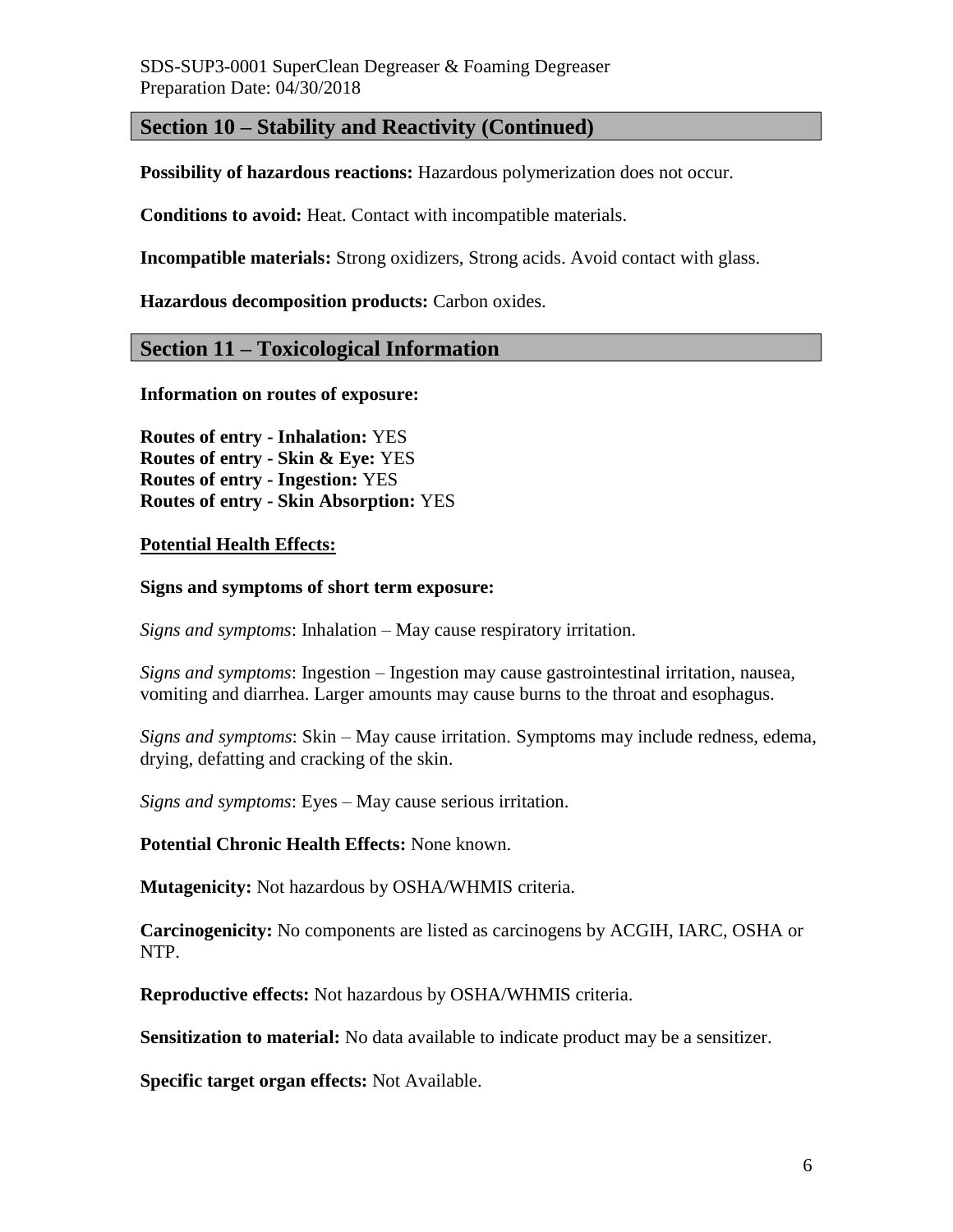### **Section 11 – Toxicological Information (Continued)**

#### **Medical conditions aggravated by overexposure:** Pre-existing skin and eye conditions.

**Toxicological data:** The calculated ATE value for this mixture is well above classification parameters.

ATE (oral) =  $21,690$ mg/kg

| <b>Chemical Name</b> | LD50-Oral           | <b>Dermal</b> |
|----------------------|---------------------|---------------|
| Sodium Metasilicate  | $847mg/kg$ (Rat)    | Not Available |
| Sodium hydroxide     | $500mg/kg$ (Rabbit) | Not Available |
| Surfactant, blend    | Not Available       | Not Available |

### **Section 12 – Ecological Information**

**Ecotoxicity:** This product itself has not been tested. **Mobility is soil:** This product itself has not been tested. **Persistence and degradability:** This product itself has not been tested. **Bioaccumulation potential:** This product itself has not been tested. **Other adverse environmental effects:** None Known.

### **Section 13 – Disposal Information**

**Handling for disposal:** Handle in accordance with good industrial hygiene and safety practice. Refer to protective measures listed in sections 7 and 8.

**Methods of disposal:** Dispose in accordance with all applicable federal, state, provincial and local regulation. Contact your federal, state, provincial and local authorities for specific rules.

### **Section 14 – Transportation Information**

#### **US 49 CFR/DOT. Ground Transportation**

| UN No.:                  | <b>UN3266</b>                                                                           |
|--------------------------|-----------------------------------------------------------------------------------------|
| UN Proper shipping name: | Corrosive liquid, basic, inorganic, N.O.S.,<br>(sodium hydroxide, sodium metasilicate). |
| Transport hazard class:  |                                                                                         |
| Packing group:           | Ш                                                                                       |
| ERG:                     | 154                                                                                     |

*Special Transportation Notes:* May be shipped as Limited Quantity by ground per provisions of CFR 49 173.154 (b).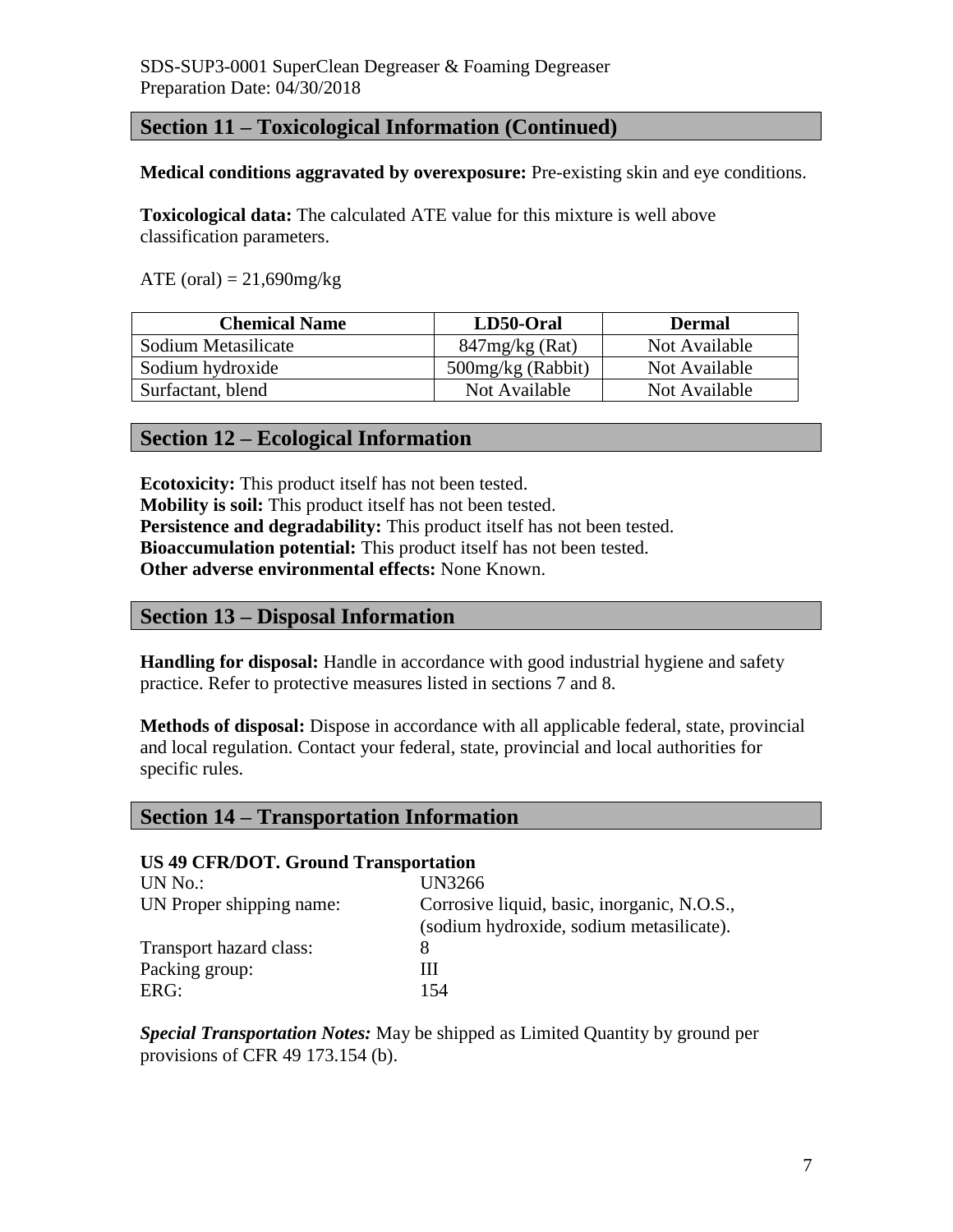### **Section 15 – Regulatory Information**

### **US Federal Information:**

**TSCA:** All listed ingredients appear on the Toxic Substances Control Act.

### **US CERCLA Reportable quantity (RQ):** Sodium hydroxide 1,000 lbs.

### **SARA Title III: Sec. 302, Extremely Hazardous Substances, 40 CFR 355:**

No extremely hazardous substances are present in this material.

### **SARA Title III: Sec. 311 and 312, MSDS Requirements, 40 CFR 370 Hazard Classes:**

Reactive Hazard, Acute Health Hazard, Chronic Health Hazard. Under SARA Section 311 and 312, the EPA has established threshold quantities for the reporting of hazardous chemicals. The current thresholds are 500 pounds for the threshold planning quantity (TPQ), whichever is lower, for extremely hazardous substances and 10,000 pounds for all other hazardous chemicals.

### **SARA Title III: Sec. 313, Toxic Chemicals Notification, 40 CFR 372:**

No components are present in this material.

### **State Regulations:**

**California Proposition 65:** This product does not contain a chemical known to the State of California to cause, birth defects or other reproductive harm.

### **International Information:**

**Canadian Environmental Protection Act (CEPA) information:** All ingredients listed appear on the Domestic Substances List (DSL).

### **Section 16 – Other Information**

## **HMIS – Hazardous Materials Identification System** Health -2 Flammability -1 Physical Hazard -1 PPE –B

**NFPA – National Fire Protection Association**

Health -2 Flammability -1 Reactivity -1

### **Abbreviations legend:**

**ACGIH: American Conference of Governmental Industrial Hygienist CAS: Chemical abstract Services CERCLA: Comprehensive Environmental Response, Compensation, and Liability Act of 1980 CFR: Code of Federal Regulations CSA: Canadian Standards Association DOT: Department of Transportation ECOTOX: U.S. EPA Ecotoxicology Database EINECS: European Inventory of Existing Commercial chemical Substances**